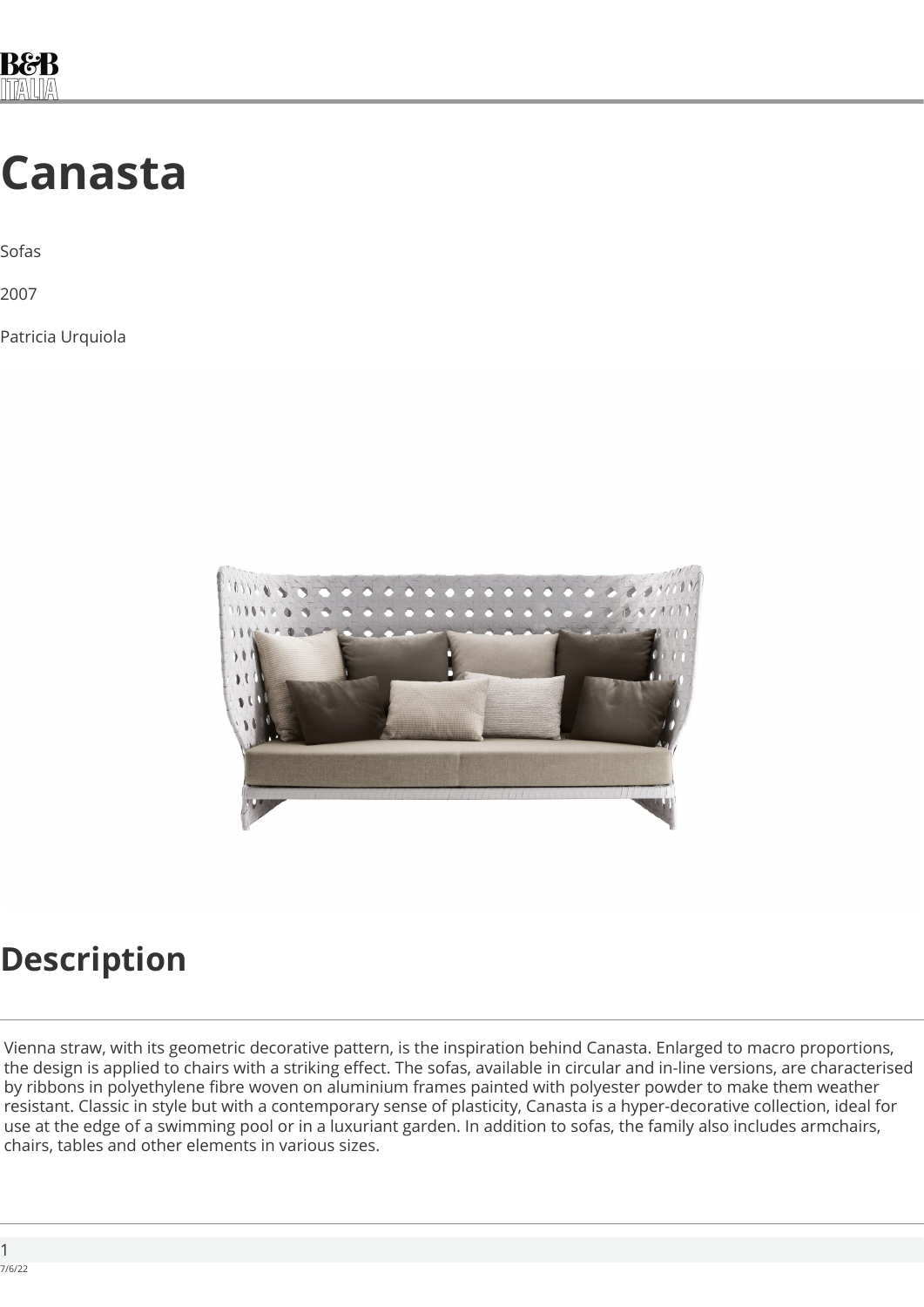## **Technical information**

**Frame**  aluminium or steel with polyester powder painting **Interlacing**  polyethylene fibre **Seat cushion (CN190B-CN226B)** shaped polyurethane, cover in water repellent polyester fibre (with heat-sealed ribbon) **Seat cushion (CN160P1)**  shaped polyurethane, cover in water repellent polyester fibre **Back cushion**  polyester fibre, cover in water repellent polyester fibre **Canopy frame (CN160P1C)**  glass fibre **Canopy mechanism (CN160P1C)**  electro polished steel, anodized aluminium **Canopy cover (CN160P1C)**  Batik fabric **Wheels (CN160P1W)**  plastic material, elastomeric polyurethane, electro polished stainless steel pin **Ferrules**  thermoplastic material **Waterproof cover cloth**  PES fabric coated on one side in PU **Cover**  fabric in limited categories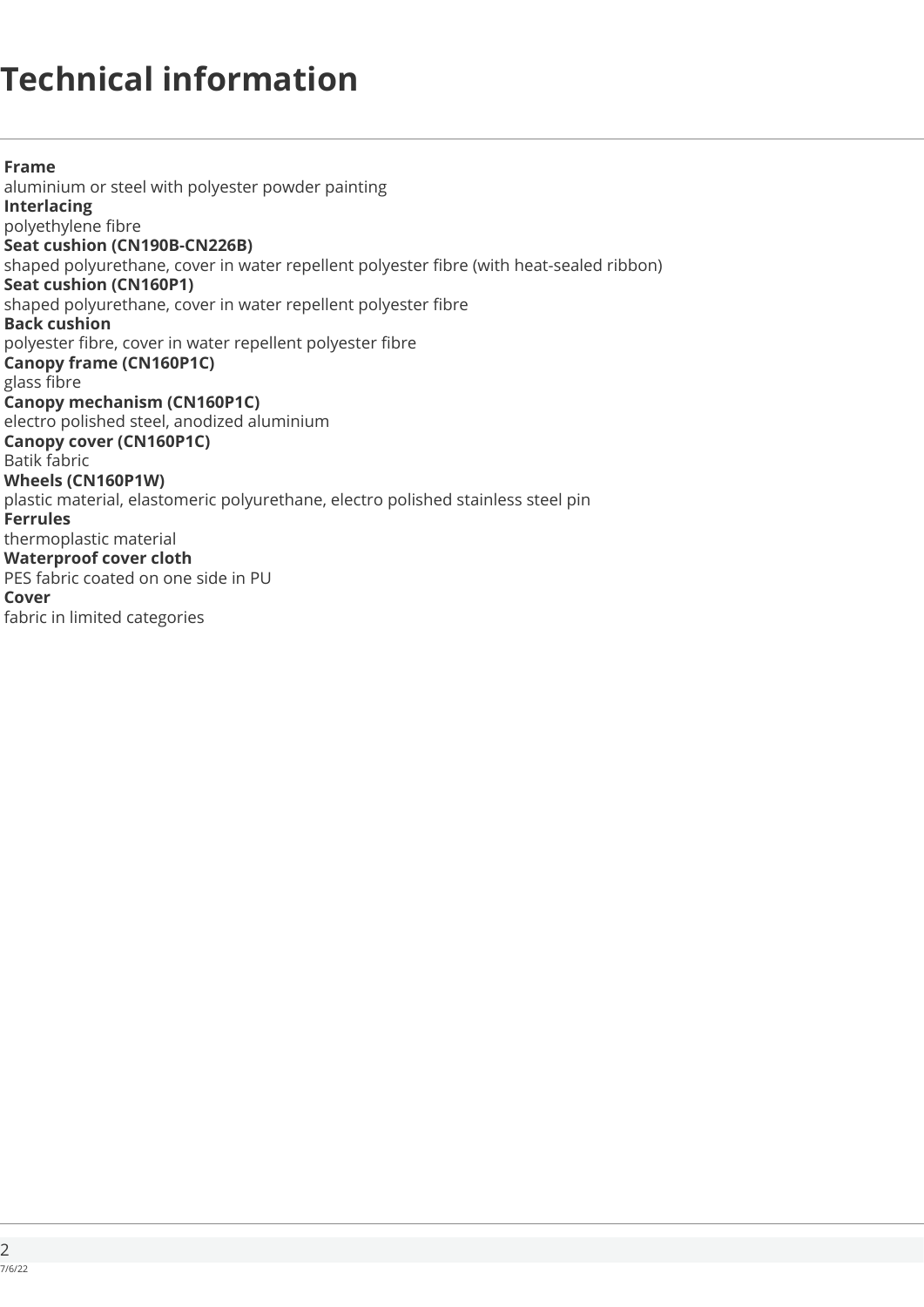## **Technical drawings**

# **CN190B**

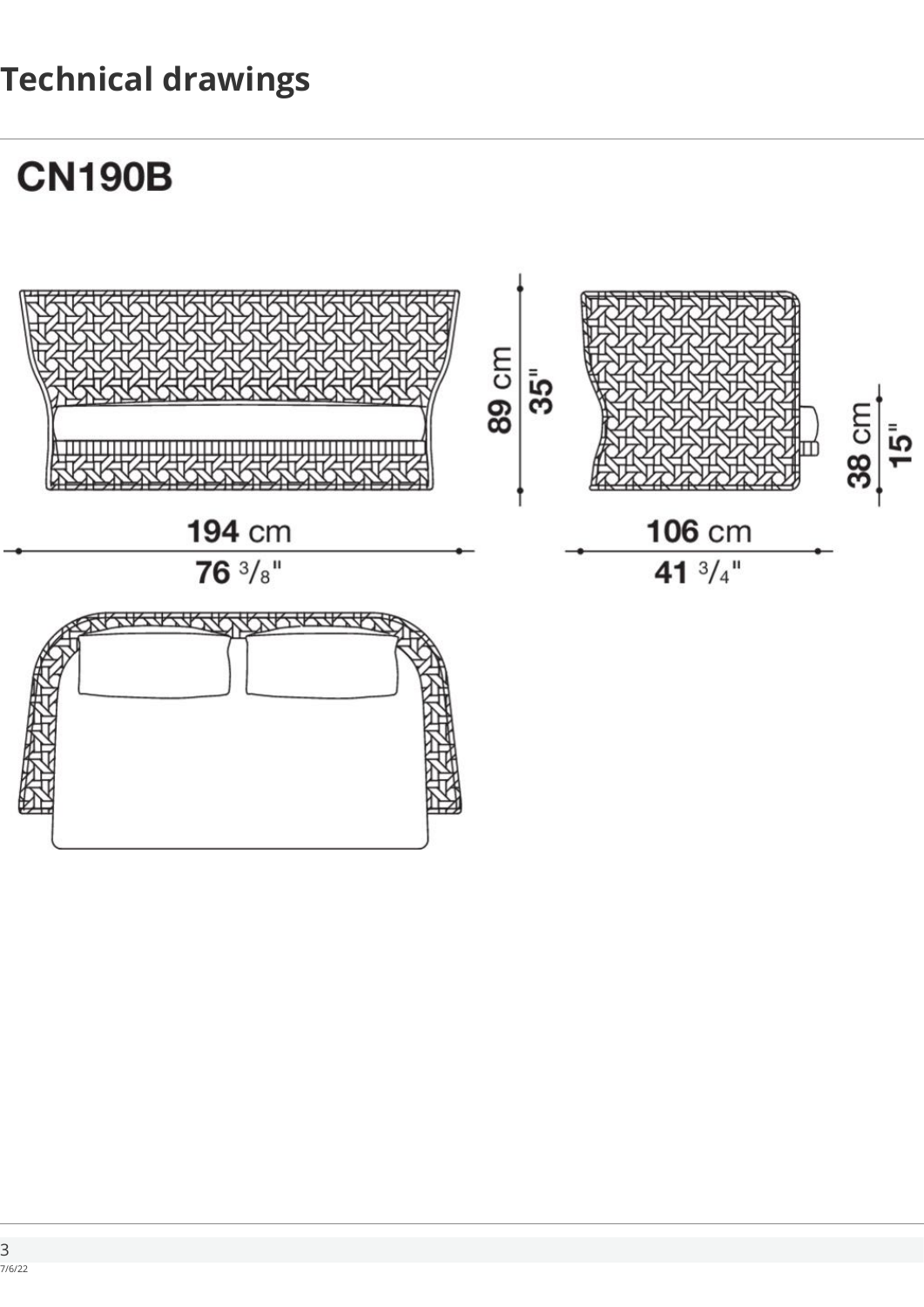## **CN226B**

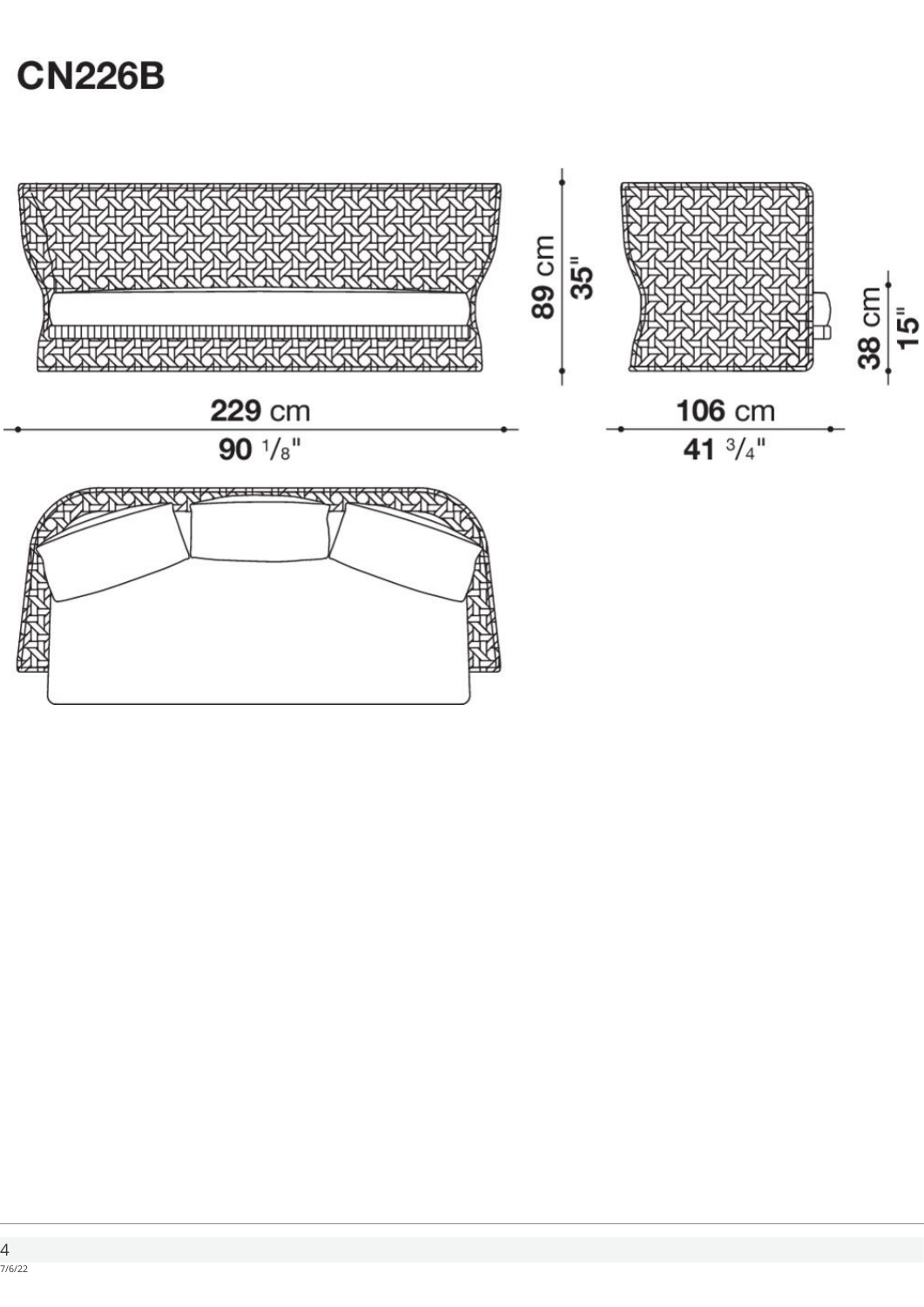## **CN160P1**

**RADIO CONTRACTOR**